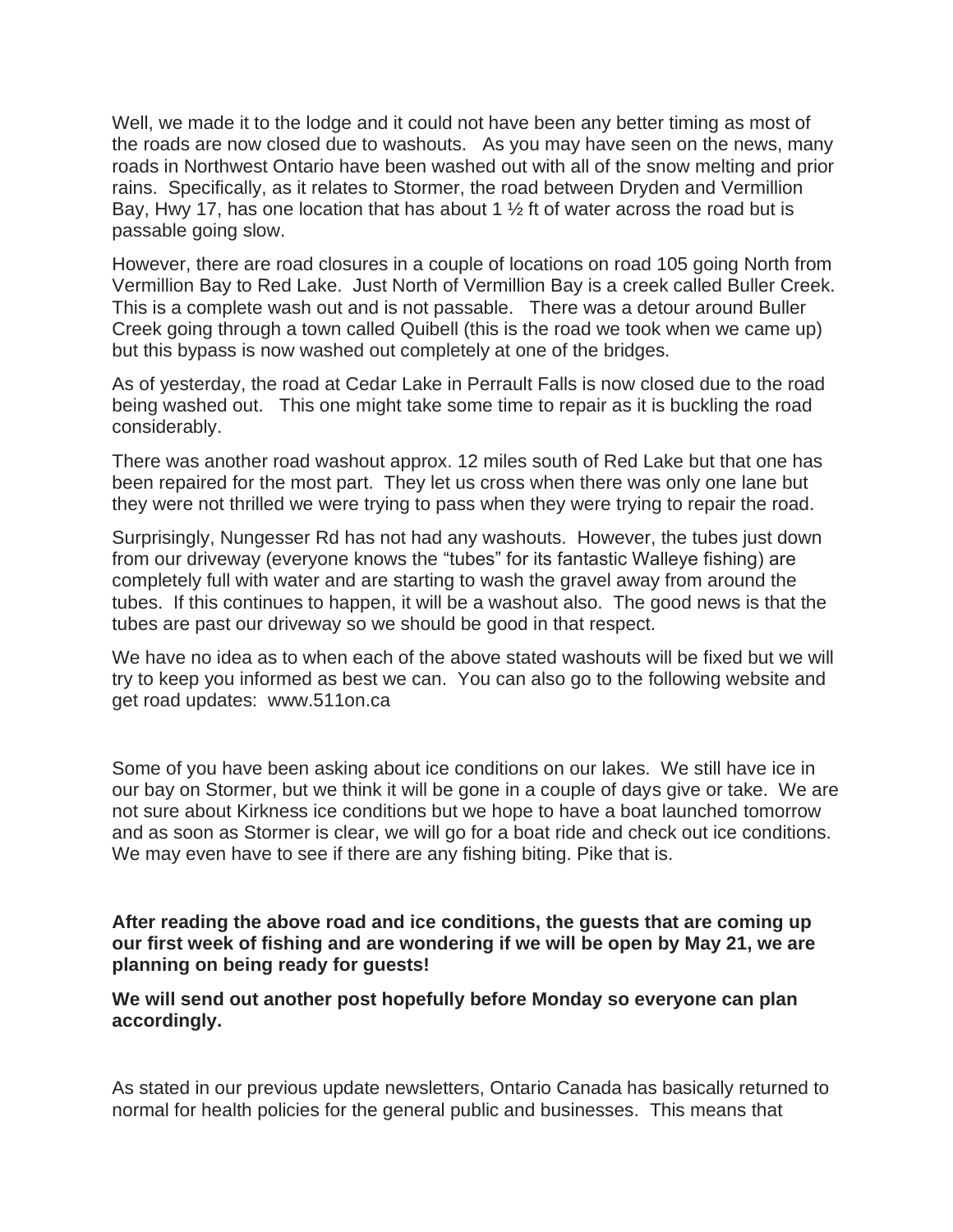stores, restaurants, etc. can run as normal such as capacity, no masks, no required social distancing, etc. However, there are some buildings that do require masks such as Hospitals, Elderly Care, etc. We don't want to get into all the specific details for all businesses but Stormer should be able to operate as normal.

If you want to read more about specifics regarding COVID 19 restrictions and general information, go the following website: [www.travel.gc.ca](http://www.travel.gc.ca/)

In regards to more specific issues or policies as they relate directly to Stormer Lake Lodge, the following information should help.

1. Travel to Stormer: You must still be vaccinated to travel from the US into Canada. This means that you must have at least been vaccinated with the first double shots of Pfizer or Moderna or the single shot of J&J. At this time, you do not have to have the third or fourth booster. Any guest that is currently not vaccinated that is holding a reservation should call us to discuss options for the future.

2. You will need to download the ARRIVECAN App and fill out form completely. If you have traveled to Canada after Aug, 9, 2021 and have used the ARRIVECAN app, you might need to download the app again just to make sure you have the updated version. If you have any questions regarding the information on the app, just email or call us and we will help. We always hate to say it should be straightforward based on being a government issues app but hopefully you all do not have issues. You should fill out the ARRIVECAN app approx. 3-7 days prior to your travel across the boder.

3. There is not requirement for a pre-border crossing COVID test. This is obviously great news. However, you could still get selected, buy random, to do a covid test by the border agent when you arrive at the border. We are hoping this random selection of doing a covid test goes away prior to our fishing season starts but for now, it is in place. We will send out detailed instructions prior to our season starting on how to complete the testing protocol if you get selected. We believe there are better infrastructures in place to accommodate the taking of the tests and the delivery of the testing kit to the proper locations. Stay tuned for more information.

4. **IF** you are selected at random to perform a COVID 19 test from one of the border agents, and the test comes back Positive via email, you have the choice to stay at the lodge and quarantine, or travel back across the border to the US. We believe the quarantine time frame is still 14 days but will quantify this soon. We will be sending out a Stormer Lake Lodge "quarantine plan" to all of our guests prior to their trip to Stormer in case you are asked at the border by agents.

5**. Live or dead bait is not allowed to enter Canada**. This means nightcrawlers, salted minnows, dead minnows, etc. NOTHING. We are not quite sure about synthetic minnows such as the ones in vacuumed plastic from such stores as Fleet Farm or Sporting Goods shops but it is at the discretion of the border agent and they supposedly are being fairly tight about this policy.

In regards to bait, we will have all kinds of bait at the lodge for sale. We just acquired quite a few containers of frozen Silver Shiners that should take us through a good portion of the